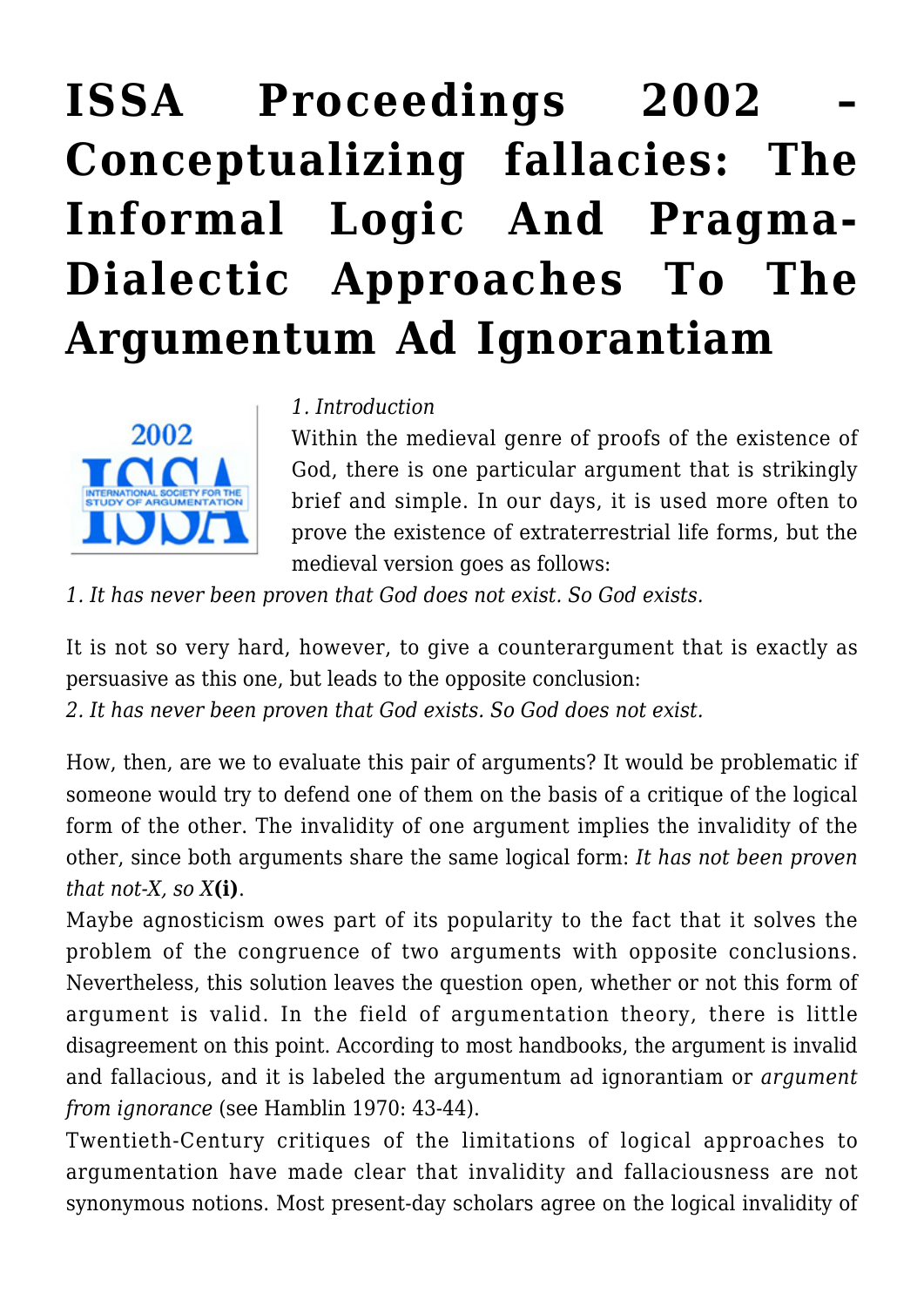the argument from ignorance, but that it is fallacious is not granted by everyone. So these critiques have not resulted in a reconsideration of the logical status of the argument, but rather in a transformation and extension of the possible ways to conceptualize it.

This paper will concentrate on two of the contemporary approaches to the argument from ignorance, the informal logic approach of Walton on the one side and the pragma-dialectical approach of van Eemeren en Grootendorst on the other. Although the insights provided by both theories are often very similar, there is an interesting difference between them concerning their judgment of the *argumentum ad ignorantiam*. According to Walton, some *arguments from ignorance* have to be seen as reasonable arguments, while van Eemeren en Grootendorst insist on the fallaciousness of every instance of *the argumentum ad ignorantiam.*

I will analyze this interesting difference of opinion by first explicating the criteria on the basis of which Walton makes a distinction between reasonable and fallacious variants of the argumentum ad ignorantiam. Most of what will be said about this is taken from two of Walton's articles on this subject: 'Profiles of Dialogue for Evaluating Arguments from Ignorance' and 'The Appeal to Ignorance'. Secondly, I will examine the pragma-dialectical approach to this fallacy as it is presented in 'Argumentation: analysis, evaluation, presentation'.

After presenting both views, some different concepts of reasonableness behind these approaches will be discussed. This will be done by situating them in Toulmin's well-known trichotomy of the geometrical, the anthropological and the critical concept of reasonableness.

# *2. Walton's approach to the argumentum ad ignorantiam*

Walton makes his distinction between reasonable and fallacious variants of the argumentum ad ignorantiam on the basis of an observation that there are arguments that correspond formally with the fallacy of the argument from ignorance, but that cannot be denied a certain plausibility. One of the examples mentioned by Walton is Robinson's famous 'quintozene' example about negative evidence as it appears in science:

*3. It has never been proven that quintozene is harmful to human beings, so it is not.*

Walton considers this to be a reasonable variant of the argumentum ad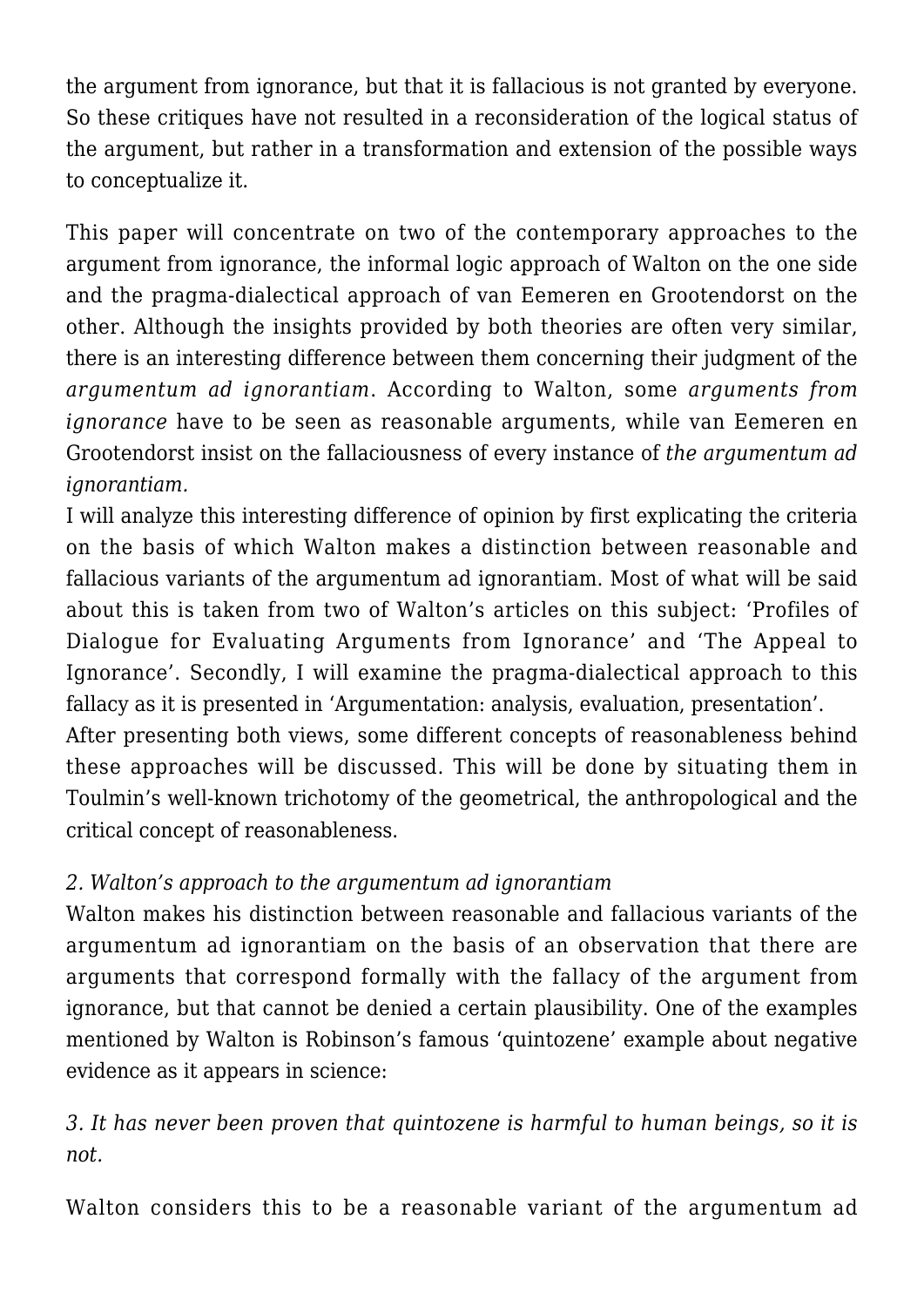ignorantiam, for the conclusion that quintozene is not harmful to human beings is not exclusively drawn on the basis of ignorance or incomplete knowledge, but also based on positive knowledge gathered from scientific experiments. This in contrast to the afore mentioned disproof of the existence of God (example 2), in which case positive knowledge is completely absent. Thus, according to Walton, certain arguments have to be called arguments from ignorance because they have certain formal properties, but the very same properties do not necessarily make the argument a fallacious one (cf. 1999b: 369-371).

In Walton's view, the fallaciousness of an argument from ignorance is related to the function of that argument and the way it is used. Moreover, the fallaciousness of the use of the argument is connected with the burden of proof**(ii)**. The connection between the argument of ignorance and the burden of proof is specified by Walton by saying that it seems 'that fallacious arguments from ignorance are often connected with first, a reversal of burden of proof, and second, a difficulty in fulfilling that burden, once it has been reversed, especially in cases where genuine evidence is difficult to find.' (1999b: 375-376). So Walton considers the reasonableness of the argumentum ad ignorantiam to be a function of the proper placement or shifting of the burden of proof in the context of the use of the argument.

Now that Walton's norm for the evaluation of this type of arguments has been made clear, I will proceed by explicating his criteria for its fallaciousness. This will be done by looking at the way in which he has analyzed and evaluated a set of examples.

The first example I will discuss pertains to negative evidence as it occurs in science and also in the field of law. This is a form of proof in which a certain conclusion about an experiment or juridical survey is being put forward, although nothing has been found that can justify this conclusion in a positive way. Walton mentions the following examples: negative testing results from the field of chemistry; the so called *ex silentio* argument as it is used in historical science; *lack of knowledge inference* from computer science and social sciences; negative evidence in the field of law (see 1999b: 369-373).

Walton is of the opinion that in all these cases the form of the argument is that of the argumentum ad ignorantiam, because the conclusions are based on ignorance or a lack of knowledge. However, he considers the arguments non-fallacious, because the conclusions are also based on positive knowledge**(iii)**. This positive knowledge can be expressed in a premise of the following form: *if X would have*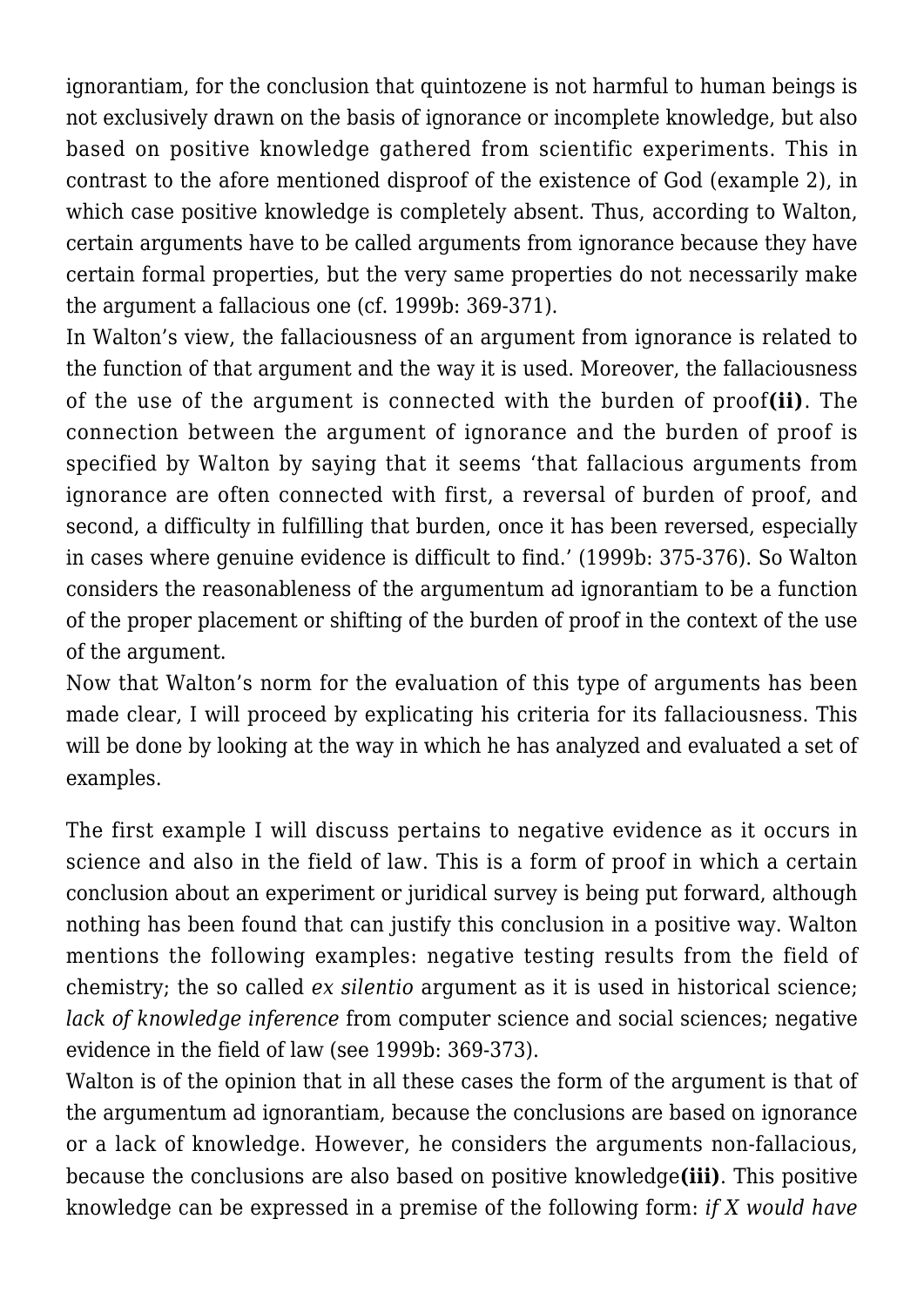*been the case, evidence would have been found*. Walton considers the possibility to explicate this premise to be an indicator for the reasonableness of the argumentum ad ignorantiam, because the completed argument is a *modus ponens*. The criterion that can be derived from this indicator would be: if an argument that has the form: *it has not been proven that X, so not-X* can be completed with the premise: *if X would have been the case, evidence would have been found*, than the argument is a reasonable variant of the *argumentum ad ignorantiam* (see 1999a: 57-66).

On this criterion, all of the examples of negative evidence mentioned before can be considered reasonable. What they all have in common is a negative conclusion: it is not the case that X (example 2). If this criterion would, conversely, be applied to arguments from ignorance with a positive conclusion (example 1), these arguments would all turn out to be fallacious. This is not at all surprising, since the premise that would complete the argument would have to be of the form: if not-X had been the case, evidence would have been found. This premise, however, does not contain any positive knowledge.

But Walton does not a priori reject all arguments from ignorance with a positive conclusion. From his evaluation of these arguments it is clear that the criterion of positive knowledge gives way to another criterion, that I will christen the *criterion of bad consequences.*

The first example of this type is that of handling a gun of which it is not known whether or not it is loaded. Walton considers it reasonable for a person to handle this gun with care; that is to say, this person should act as if the gun were loaded (see 1999b: 369). Of course, it could very easily be checked whether the gun is loaded, but when this does not happen for one reason or another, no positive knowledge would be available. So, Walton's conclusion here we have a reasonable variant of the argumentum ad ignorantiam is not based on the possibility of gathering evidence or the results thereof, but rather on the nature and the gravity of the consequences of acting in the absence of this knowledge.

A second example is Walton's evaluation of the argumentation used in the notorious McCarthy hearings. During these hearings, some people were accused of being a communist because there was nothing in the files that could disprove their Communistic sympathies. Walton considers this argument fallacious, because there is no real evidence (see 1999b: 367). In this evaluation, the criterion of positive knowledge again plays a role. But Walton's evaluation is also based on the criterion of bad consequences. He says that shifting the burden of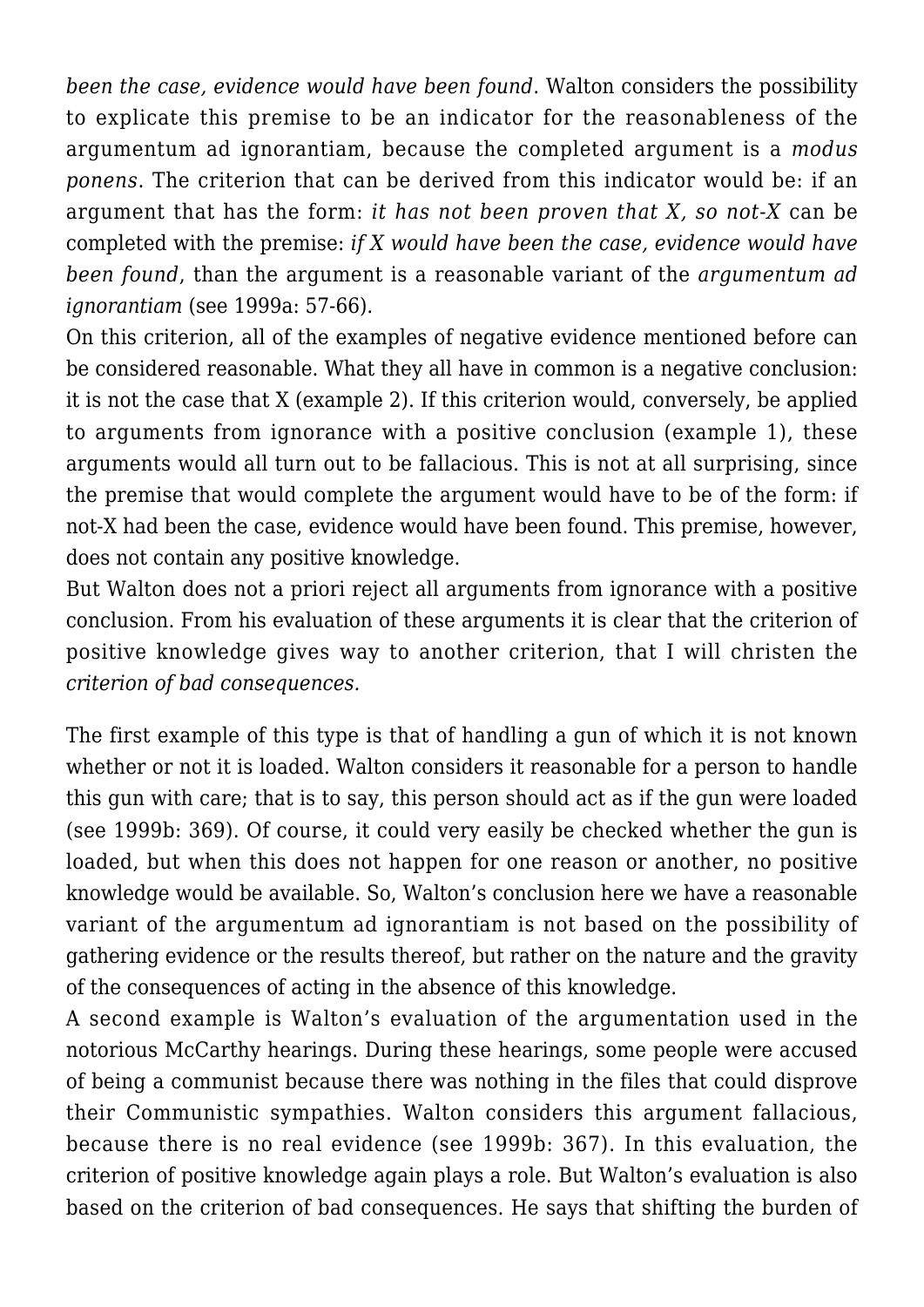proof is in this case illegitimate, because accusing someone of communism is a serious accusation with serious consequences for the person involved (see 1999b: 368). However, unlike the example of the gun, in this case the bad consequences do not concern the person who is using the argument, but the other party, to whom the argument is addressed. The consequences of the presence of Communists in the United States are not considered in the evaluation of the argument.

My conclusion is that in some cases, Walton applies the criterion of positive knowledge, especially in those cases where the negative version of the argument is discussed, and in other cases he applies what I have called the criterion of bad consequences, mostly cases in which an instance of the positive version is evaluated. In some cases, however, he applies both criteria at the same time: sometimes they work together, and sometimes the one overrules the other, as in the case of the gun.

## *3. The pragma-dialectical approach to the argumentum ad ignorantiam*

I will now turn to the pragma-dialectical approach to the argument from ignorance. According to van Eemeren and Grootendorst, fallacies have to be understood as violations of the rules for a 'critical discussion' (see van Eemeren e.a. 2002: 23-30,110). The argumentum ad ignorantiam is a violation of the rule that indicates which consequences should follow from the failure of the defense of a standpoint in the concluding stage of a critical discussion. This rule is called the closure rule: 'A failed defense of a standpoint must result in the protagonist retracting the standpoint, and a successful defense of a standpoint must result in the antagonist retracting his doubts'. The rule can be violated in various ways. The violation in which the antagonist concludes that a standpoint is true because the opposite has not been successfully defended corresponds to the argumentum ad ignorantiam. The pragma-dialectical name of this fallacy is 'absolutizing the failure of a defense'.

Van Eemeren en Grootendorst make clear that in committing this fallacy, the antagonist makes two mistakes that obstruct the resolution of the difference of opinion. First, the antagonist confuses his role with that of the protagonist and ignores the burden of proof that is attached to this position. Second, the antagonist mistakenly thinks that a discussion always has to result in a positive or negative standpoint. The possibility of a neutral position with no standpoint is ignored. (see van Eemeren e.a. 2002: 134-136).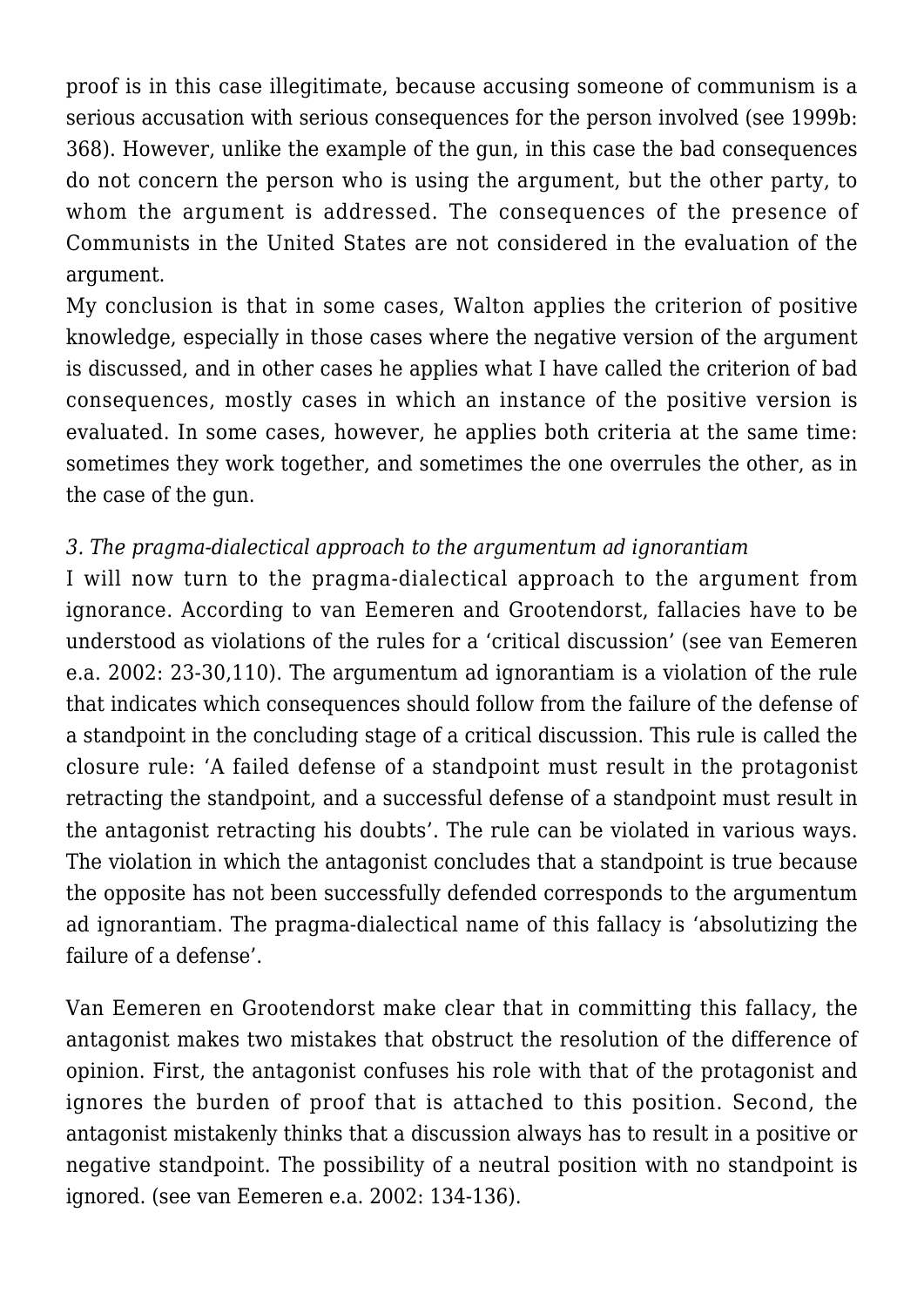Van Eemeren en Grootendorst insist that in *all* the cases where this combination of mistakes has been made, the fallacy of the argumentum ad ignorantiam has been committed. However, they mention that there are arguments that resemble the argumentum ad ignorantiam, but do not resort under the definition of this fallacy. Because these arguments correspond to Walton's reasonable arguments from ignorance, I will briefly discuss these cases (see van Eemeren e.a. 1986: 159-160).

Some arguments that resemble the argument from ignorance are those that fall under the scope of the principle of the *presumption of innocence* in the field of law. This principle states that in case of lack of evidence the suspect is being acquitted. According to van Eemeren and Grootendorst an argument that falls under the scope of this principle is not an argumentum ad ignorantiam at all, because the conclusion of the argument is not that the suspect is innocent, but only that it is not proven that he is guilty. The failure of the defense of the standpoint is thus not being absolutized.

A second type of arguments that resembles the argument form ignorance is that in which a scientific hypothesis is considered corroborated when an attempt to falsify it has failed. In this case, too, van Eemeren and Grootendorst do not consider the argument to be a fallacy. The failure of the defense of the standpoint is not being absolutized, since the conclusion is not that the hypothesis is true, but merely that it is not proven that it is not true.

## *4. Conclusions*

An important, although not very interesting conclusion that can be drawn from this comparison between Walton's and van Eemeren and Grootendorst's approaches to the argumentum ad ignorantiam would be that the outcome of their evaluations of particular cases is more or less the same. There is only a minor terminological difference; whenever Walton is talking about a reasonable variant of the argument from ignorance, van Eemeren and Grootendorst are talking about arguments that are superficially similar to the argument from ignorance, but cannot be called a fallacy since the closure rule of a critical discussion has not been violated.

However, there are some more interesting differences in the way in which the criteria that Walton and van Eemeren and Grootendorst apply in evaluating arguments from ignorance are articulated theoretically. These differences can be clarified by situating the concepts of reasonableness that are involved in both approaches within Toulmin's well-known trichotomy of the geometrical, the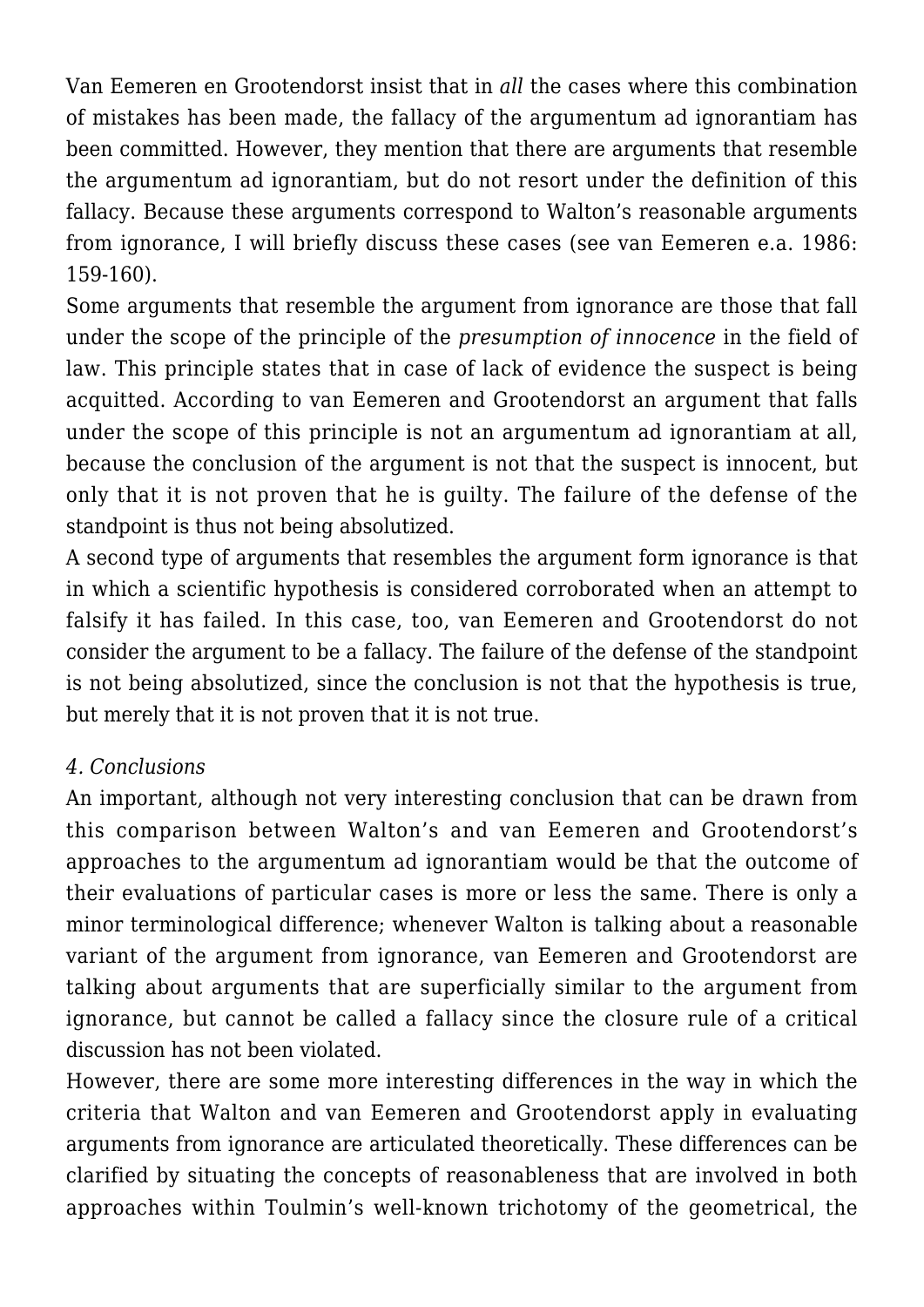anthropological and the critical concept of reasonableness (see 1976).

In short, following the *geometrical* concept of reasonableness, arguments are sound when they correspond with or can be translated into a formally, i.e. logically valid argument. Argumentation theories that are based on the *anthropological* concept of reasonableness consider argumentation sound when it conforms to norms that are agreed upon within a certain community. Finally, the *critical* concept of reasonableness can be understood as an integrated combination of the other two concepts. In this case, argumentation is considered sound whenever it corresponds to a formal procedure that is agreed upon between discussants and that helps them to critically test the tenability of their arguments.

From the account of the pragma-dialectical approach to the argumentum ad ignorantiam in section 3 it is clear that this approach is based on a critical concept of reasonableness. The argument from ignorance is conceived of as a specific violation of the closure rule for a critical discussion, and this rule is part of the procedure that reflects the aim of discussants to resolve their difference of opinion by critically testing the tenability of their standpoints.

In section 2 it has been made clear that the criteria Walton applies in judging whether particular instances of the argument from ignorance are fallacious or not are somewhat arbitrary. This is reflected by the fact that these criteria relate to different concepts of reasonableness. Walton's first criterion, the criterion of positive knowledge, involves an appeal to the geometrical concept of reasonableness: arguments from ignorance are sound if they are logically valid or can be transformed into logically valid arguments. The second criterion, that of bad consequences, is connected to the anthropological concept of reasonableness. In this case, the reasonableness of an argument from ignorance depends on a certain consensus about the nature and the seriousness of the consequences.

Since Walton's criteria are separately connected to two different concepts of reasonableness, his evaluation of arguments from ignorance meets with certain problems that inhere in these concepts of reasonableness. As far as the criterion of positive knowledge is concerned, the apparent problem of a geometrical concept of reasonableness is yielded: how can the logical validity of an argument from ignorance tell us anything about its reasonableness in the context in which the argument is used? The criterion of bad consequences adopts a problem that comes with the anthropological concept of reasonableness: the consequences can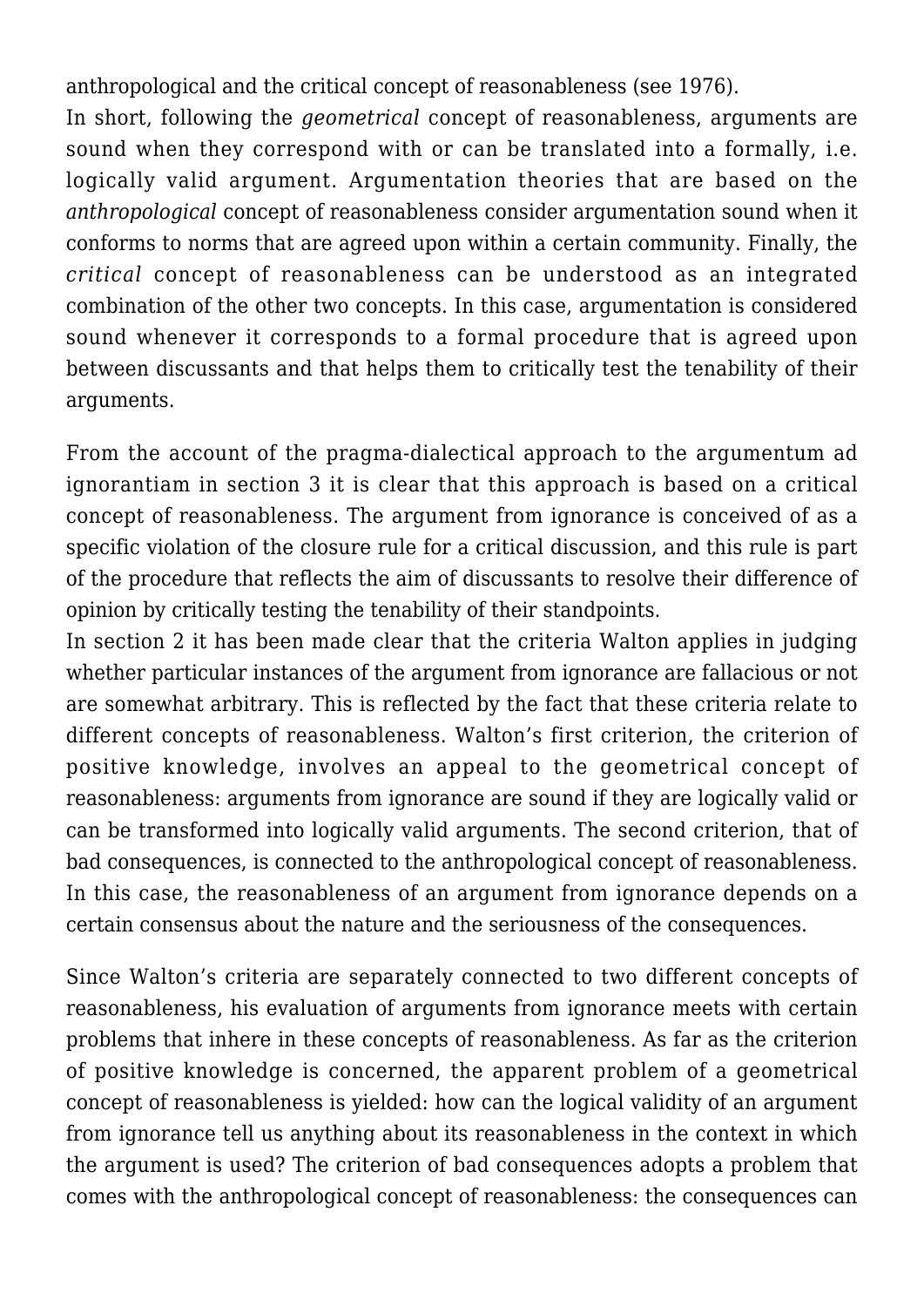be differentiated in an infinite way and there are many exceptions to be formulated. Furthermore, it will remain arbitrary which consequences and for whom are to play a role in the evaluation of the argument. And if there is more then one, how do these consequences have to be weighed?

Apart from these problems, that are immanent to the criteria Walton applies, it has to be noted that it remains arbitrary in which cases and in which order these criteria for fallaciousness have to be applied**(iv)**. Walton seems to limit the applicability of the criterion of positive knowledge to arguments with a negative conclusion, and he uses the criterion of bad consequences to show the reasonableness of some arguments from ignorance with a positive conclusion that would have turned out to be fallacious in case the other criterion would have been used. Moreover, he is applying both criteria at the same time when this increases the plausibility of the reasonableness of a particular argument from ignorance.

I think this arbitrariness of the evaluation of arguments from ignorance that characterizes Walton's approach has to do with the absence of a general account of the nature of fallacies. Walton is not making laws, like van Eemeren and Grootendorst do, but he is trying to convince the jury of the innocence of some instances of the argumentum ad ignorantiam. But how has the jury to decide if they are not informed about the laws? As St. Paul put it in his letter to the Romans (7:7): 'Nay, I had not known sin, but by the law?'.

#### **NOTES**

**i.** Provided that not-not-X is equivalent to X. Cf. Krabbe 1994: 32.

**ii.** The connection between the argument from ignorance and the burden of proof is as old as Locke (cf. Walton 1999b: 373-374). It is also present in Hamblin's description of the 'standard treatment' of the argumentum ad ignorantiam, which says: "'The argumentum ad ignorantiam is illustrated by the argument that there must be ghosts because no one has ever been able to prove that there aren't any'. However, 'this mode of argument is not fallacious in court of law, because there the guiding principle is that a person is presumed innocent until proven guilty [...].'" (Hamblin 1970: 43).

**iii.** About these cases Walton says that they "contain argumentation of a form that should properly be classified under the heading of the argumentum ad ignorantiam, that such arguments are typically based on a combination of ignorance and positive findings, of a kind that can be described as 'knowledge', and that such arguments are frequently reasonable (as opposed to being